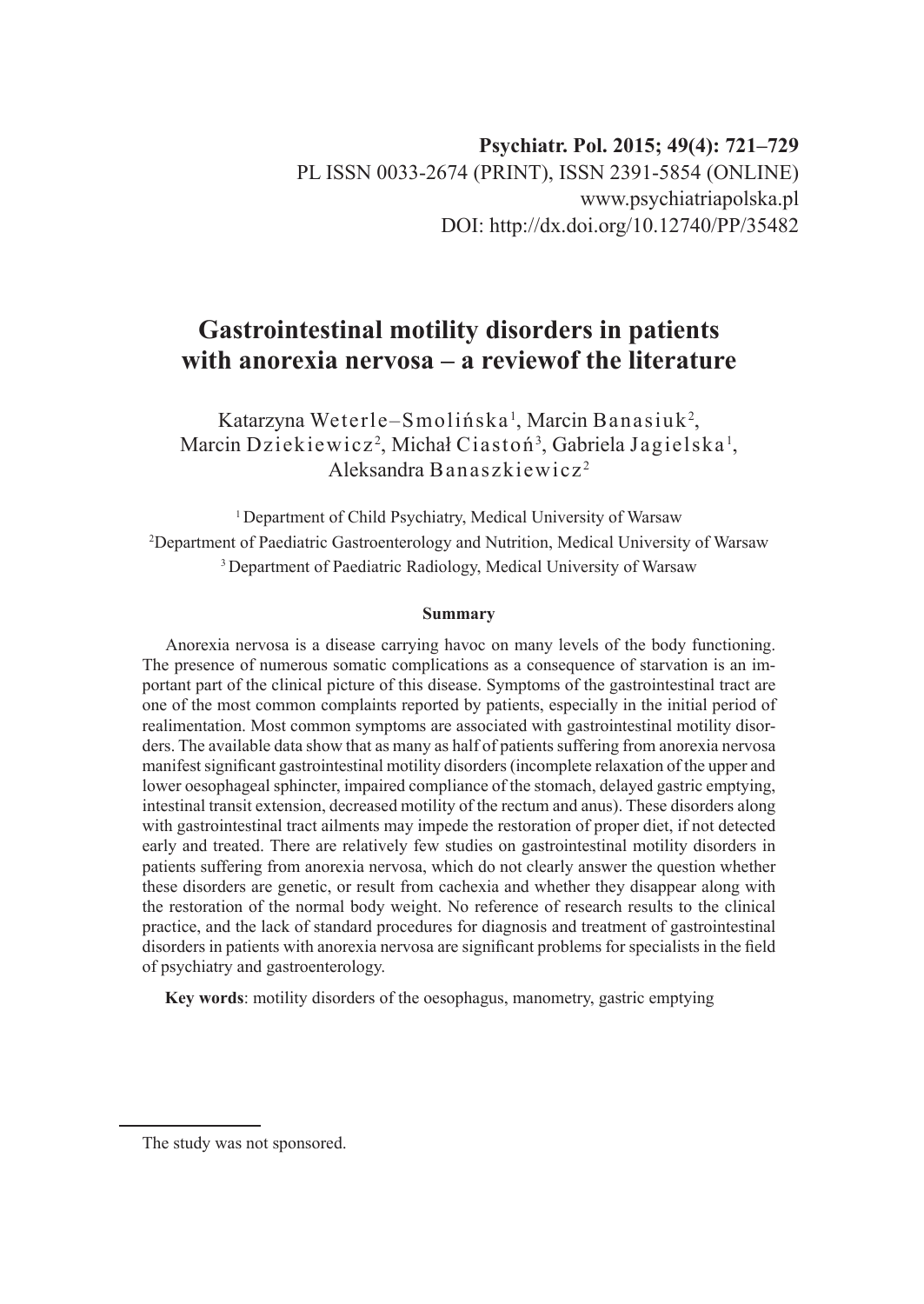#### **Introduction**

Anorexia nervosa is a disorder whose essence is intentional weight loss through the use of qualitative and/or quantitative dietary restrictions, supported by a number of measures aimed at reducing body weight, such as excessive physical activity, induced vomiting, the use of laxatives, diuretics, chilling of the body, fluid restriction, and others. Usually, girls at puberty are suffers. The incidence among teenage girls amounts to 0.5–2% [1]. The insufficient intake of food, which is incompatible with the needs of the body, carries a number of negative consequences manifested both in terms of physical, mental and social functioning. This has been confirmed by the first research on starvation conducted in the Warsaw Ghetto in 1942, or Key's experiment "The Great Starvation Experiment" published in 1950 [2]. These studies clearly showed that as a result of fasting there is a change in the functioning of virtually all organs and systems of the human body, including gastro-intestinal tract disorders.

Symptoms of the gastrointestinal tract, such as the feeling of fullness after meals, epigastric pain, bloating, constipation, the feeling of regurgitation, nausea and others are usually among the first reported in the course of anorexia nervosa. They may indicate malfunction of the digestive tract, but we should bear in mind the need to differentiate the symptoms resulting from eating disorders (e.g. vomiting in patients suffering from bulimia, or a bulimic form of anorexia) from those which appeared secondarily to the primary disease. The decrease in body weight and the associated symptoms of the gastrointestinal tract may result from primary motility disorders, such as achalasia or diffuse oesophageal spasm. Gastrointestinal motility disorders can significantly hinder the process of recovery and raise a lot of anxiety on the part of patients and their families. So far, no standards have been developed, which would aim at the qualification to broaden the diagnosis of gastrointestinal motility disorders in patients with anorexia nervosa, and reported symptoms do not always correlate with the real problems in the functioning of the gastrointestinal tract [3]. There are relatively few studies on gastrointestinal motility disorders in patients suffering from anorexia nervosa.

#### The pathophysiology of gastrointestinal tract motility disorders

The cerebrospinal-intestinal (cerebrospinal-visceral) axis plays a key role in the regulation of gastrointestinal tract functioning [4]. Its bi-directional action has been confirmed in many studies. On the one hand, stimuli such as stress and emotions may affect the gastrointestinal tract and modify its motor activity and visceral hypersensitivity, on the other hand, visceral stimuli relating for example to the immune response to the digestive system infection may affect mood, behaviour and pain response at the level of the central nervous system (CNS) [5, 6]. The limbic system and paralimbic structures (the cortex of the island, hypothalamus) play a special role in the regulation of the gastrointestinal tract at the level of the CNS. The emotional state, dependent on the activation of the limbic system, has a direct effect on the gastrointestinal motility and the perception of painful stimuli [7]. Enteric nervous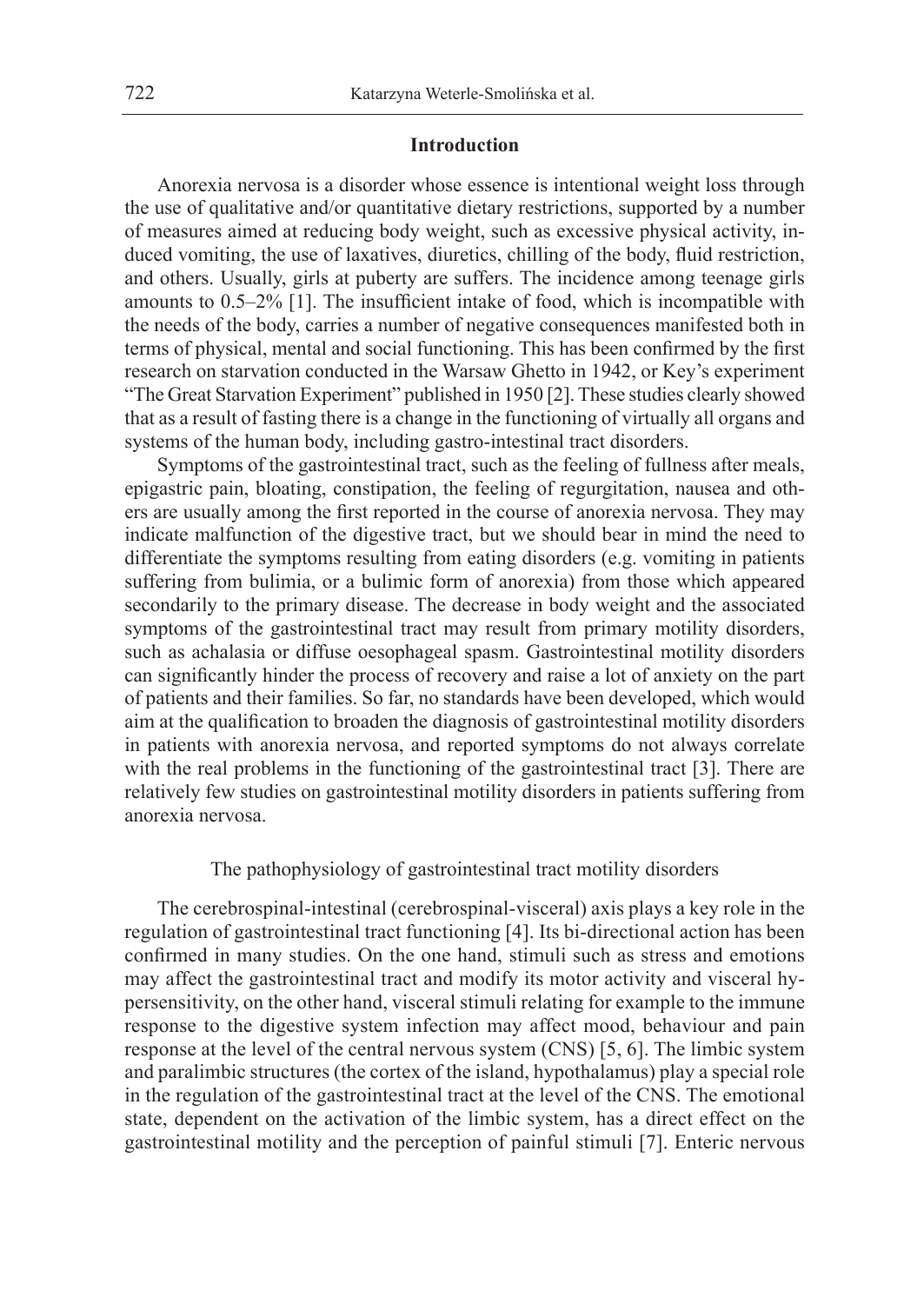system is characterized by a high degree of autonomy, and neurotransmitters that occur here are not different from neurotransmitters of the central nervous system (e.g. serotonin – one of the main neurotransmitters of the enteric nervous system [8], substance P, corticoliberin, thyroid stimulating hormone, cholecystokinin, calcitonin gene-dependent peptide, oxytocin, somatostatin, vasopressin, tachykinin, opioids or cannabinoids) [4]. It is well known that anxiety and depression (and the potentially associated dysregulation of neurotransmission) accompany the symptoms of anorexia nervosa in 50–75% of cases [9]. The gastrointestinal symptoms may exacerbate the symptoms of anxiety, which in turn adversely affect the already disturbed function of the digestive tract.

#### Motility disordersof the gastrointestinal tract

Gastrointestinal motility disorders are not identical with functional disorders. Functional disorders include pathological symptoms, in which no organic or metabolic cause is identified [10], so most commonly a diagnosis is made on an "exclusion" basis and imaging and biochemical tests show no morphological changes [4]. Gastrointestinal tract motility disorders instead, have their cause in dysfunction of the muscle that form the gastrointestinal tract, or in the nervous or endocrine systems, closely related to the functioning of the digestive tract. Often, it is difficult to unambiguously differentiate whether we deal only with functional disorders, or they co-exist with motor problems. Symptomatology of functional and motor disorders is similar. The typical symptoms include dysphagia, vomiting, regurgitation, heartburn, chest pain or pain when swallowing [10]. The diagnostic methods that evaluate functional disorders, including motility disorders of the upper gastrointestinal tract include: radiology, endoscopy, scintigraphy, ultrasound, pH-metry, breathing tests and newer and more precise examinations, such as high-resolution manometry and pH-impedance. Anorectal manometry is used to evaluate the motility of the distal gastrointestinal tract; we apply radiological techniques using contrast markers to assess the intestinal transit time.

## The state of knowledge on the functioning of the upper gastrointestinal tract in anorexia nervosa

In 1986 the first studies on motility disorders of the oesophagus were published. Stacher et al. [11] described the use of manometry technique in patients with anorexia nervosa. They examined 30 patients aged 14–43 years, and showed changes in motility in 50% of them. Seven enrolled patients with primary anorexia nervosa had achalasia, thus contradicting the initial diagnosis. In six patients the wall motion abnormalities of the distal oesophagus predominated, one patient suffered from diffuse oesophageal spasm and one from gastro-oesophageal reflux.

This study also recorded gastric emptying. In 12 out of 15 patients with the normal result of oesophageal manometry, and 4 subjects with abnormal motility, gastric emptying was examined after ingestion of a semi-liquid meal – showing delayed emptying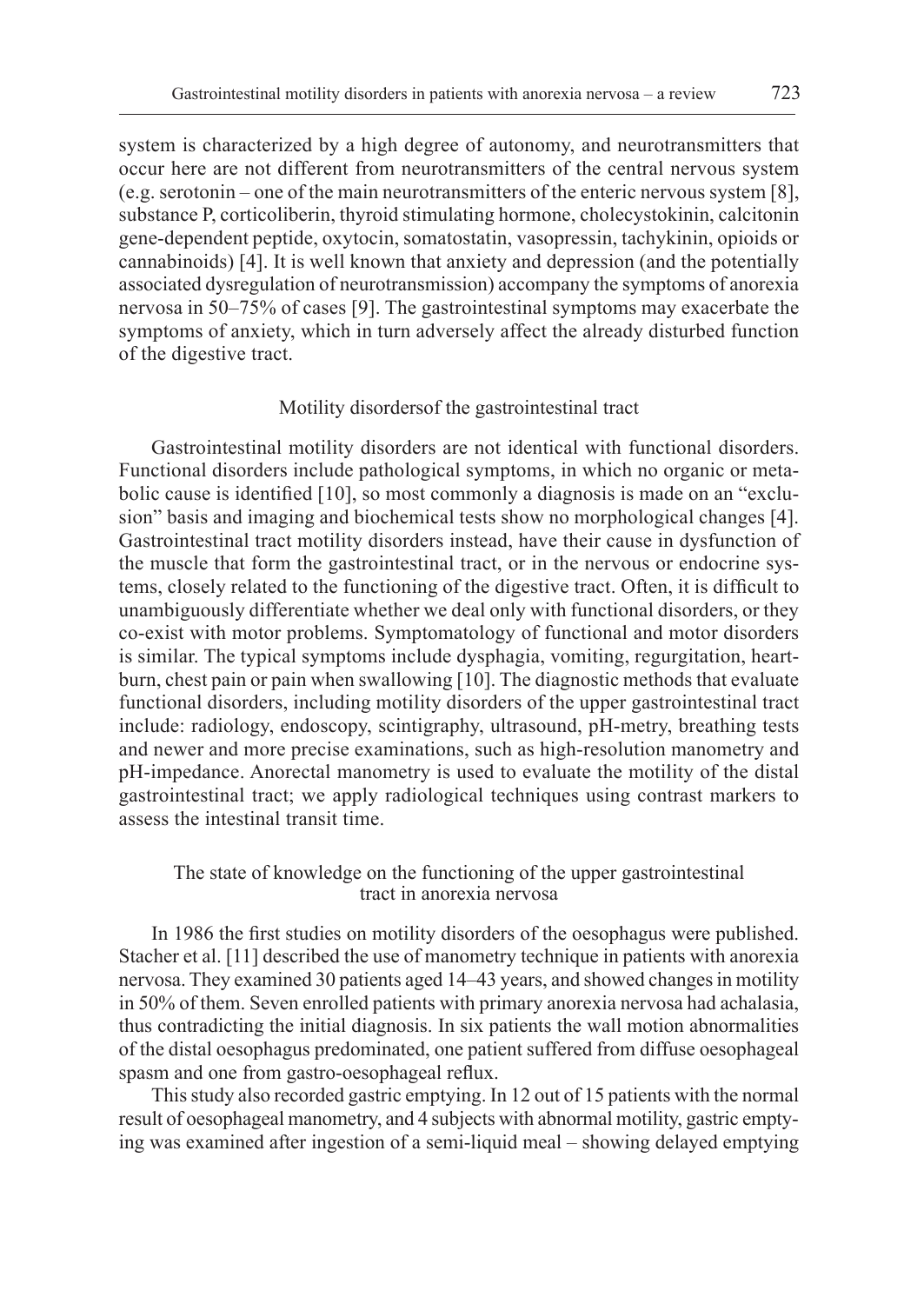in as many as 13 cases. These patients usually complained of postprandial fullness, bloating, belching, abdominal pain and vomiting. Emptying half-time was significantly shorter after the intravenous administration of domperidone, especially in patients with clear delay in gastric emptying, but this procedure was used only in 8 patients.

The conclusions on the extension of gastric emptying time are consistent with the previously conducted studies on gastric emptying in anorexia nervosa after water loading [12]. Disorders of gastric emptying were also examined using the isotopic technique; and although most studies indicate delayed gastric emptying [11–19], the results are different from each other. McCallum et al. and Saleh et al. observed emptying of the stomach only from the solid content, which can be partially reversed by the administration of metoclopramide [14, 15], while Holt et al. and Hutson showed that the gastric emptying rate is much lower in patients suffering from anorexia nervosa than in healthy subjects and it concerns both liquid and solid food [16, 17]. Also, the matter of maintaining delayed gastric emptying after reaching the normal body weight in anorexia nervosa is controversial. Dubois showed that gastric emptying disorders persist even after obtaining the proper weight [12] and the studies conducted by Szmukler and Riguad revealed that gastric emptying rapidly improved after normalization of the diet standard [18, 19]. There are also studies which did not show delayed gastric emptying in any of the examined patients suffering from anorexia nervosa [20]; however, they found impaired compliance of the stomach, measured as a postprandial diameter of the antral part assessed by ultrasound.

The discrepancies in the results may be related to the small sample size of the study groups. Usually, the studies mentioned above included 10 [17], 12 [16], 16 [11, 14, 20], and the most numerous group 18 [18] patients suffering from anorexia nervosa. This data should be treated with caution.

The oesophageal manometry technique using a 4-channel flow probe was also used by Polish researchers – Kwiecień and Ziora who examined 40 girls aged 15.6  $+/- 1.3$  years with a diagnosis of anorexia nervosa [21]. The lack of information concerning the duration of the disease, its course, and the age at which symptoms appeared are the limitations of the study. The results of this study clearly indicate the occurrence of gastrointestinal motility disorders, which were found in nearly half of the patients, but the type of abnormalities is not consistent with the previously cited studies conducted by Stacher. 40% of girls (16 subjects) showed incomplete relaxation of the upper oesophageal sphincter (UES). At the level of the trend, a negative correlation was observed between the nutritional status (BMI – body mass index) and the resting pressure of the UES. 12.5% (5 subjects) showed incomplete relaxation of the lower oesophageal sphincter (LES) with swallowing. The increased steady LES pressure was another abnormality that affected 10% of patients (4girls). In contrast to the study conducted by Stacher et al. [11], none of the patients showed achalasia of the oesophagus. There were no relationships between the test results, the reported gastrointestinal symptoms and the current clinical status. None of the study girls, who manifested variations in UES relaxation, had severe somatic disorders.

The more advanced 8-channel manometric probe was used in the study published by Italian researchers under the leadership of Luigi Benini [3]. The study included 23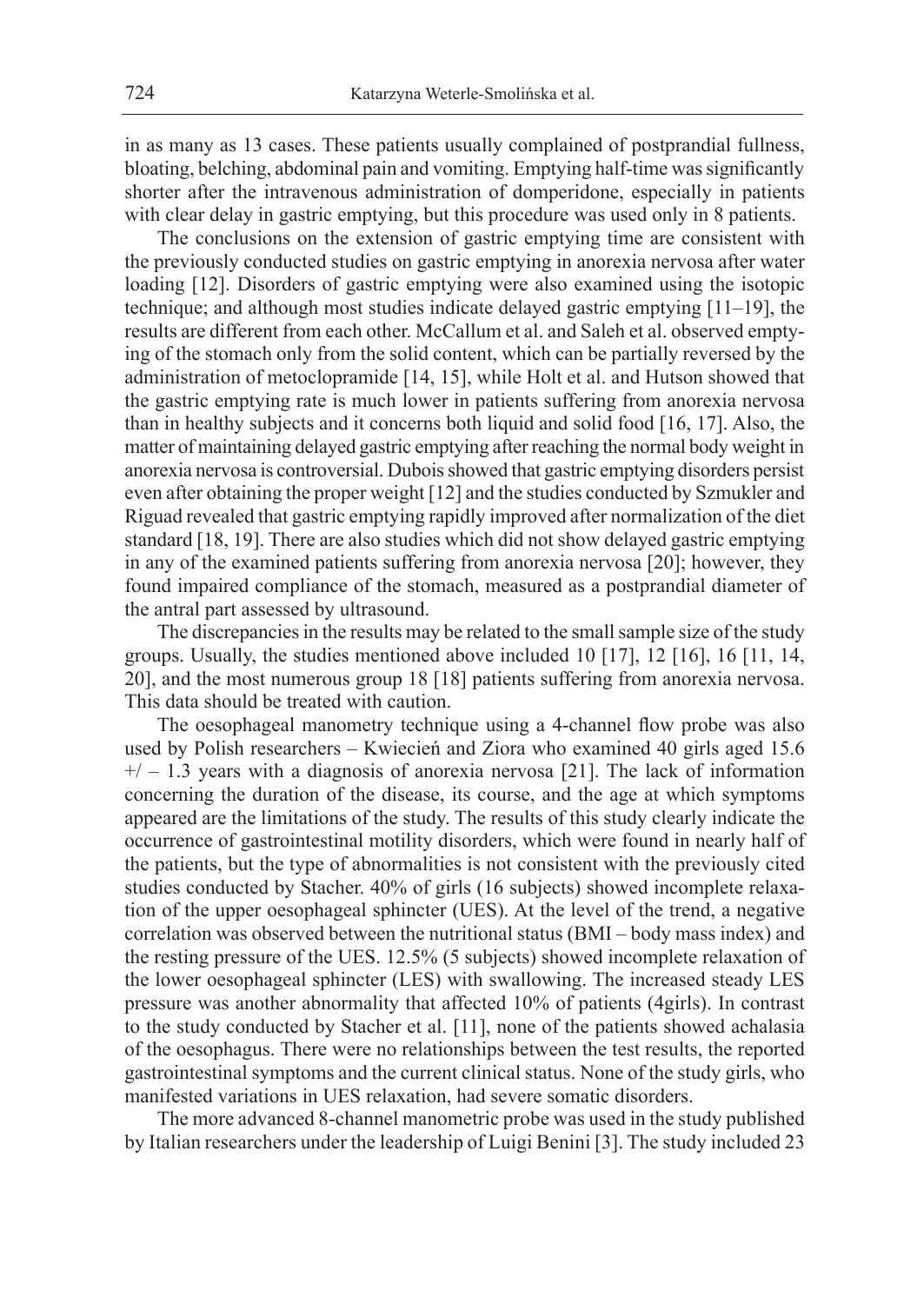adult patients with anorexia nervosa, but 6 of them prematurely withdrew from the participation in the project. The study was completed by 17 patients (8 with a bulimic subtype and 9 with restrictive anorexia nervosa). The control group of the manometry test consisted of 35 subjects. It is the only available study with manometry technique done twice, i.e. at the beginning of hospitalization, and at the follow-up conducted after 22 weeks of nutritional rehabilitation. In the determined in advance period of 22 weeks, the earlier assumed BMI value of more than  $18.5 \text{ kg/m}^2$  was achieved only by 13 out of 17 patients. Initially, the patients mainly complained of the feeling of regurgitation, heartburn, excessive belching and dysphagia. These symptoms were significantly more frequent and more severe in all patients with anorexia nervosa than in the control group. Patients reported that the symptoms appeared secondarily to anorexia nervosa, suggesting that they were the consequence of eating disorders, and not the primary problem associated with motility disorders. The reported gastric and intestinal symptoms along with the duration of hospitalization were significantly minimized. Only oesophageal symptoms did not diminish. The achieved results of manometric tests revealed effective peristaltic waves in more than 80%. The resting LES pressure was increased (but within standards) in patients with the restrictive type of anorexia, and it was normalized after 22 weeks of treatment. No difference was shown in the resting LES pressure between the control group and patients with the bulimic subtype of anorexia. Relaxation of the lower oesophageal sphincter was within normal limits. No correlation was found between the reported symptoms and the results of manometric tests, as well as between the severity of symptoms, the duration of disease, BMI and mental state. So once again, it was confirmed that the gastrointestinal tract symptoms can not be the only criterion of inclusion for diagnostic tests.

A small size of the group is a limitation of the quoted study. In addition, in the assumed in advance period of 22 weeks of rehabilitation, a desirable nutritional status (BMI above  $18.5 \text{ kg/m}^2$ ) was achieved only by 13 patients. It is hard to recognize the remaining 4 patients as those that have undergone effective nutritional rehabilitation. As we know, the period of recovery in patients suffering from anorexia nervosa is very different; therefore assuming a predetermined time end point for the control test appears to be wrong.

#### Data on themotilityof the lowergastrointestinal tractin patients withanorexia nervosa

Motility disorders may also involve the distal part of the gastrointestinal tract. Most patients with the symptoms of anorexia nervosa complain of constipation, and treat it as one of the most troublesome symptoms [22, 23]. The symptom is confirmed by 60% of sufferers [22]. So far, two studies were conducted which aimed to evaluate the motility of the distal part of the gastrointestinal tract in patients with anorexia nervosa [24, 25]. They used anorectal manometry and radiological methods with contrast markers.

Chun et al. [25] evaluated the transit time in 13 women with anorexia nervosa who complained of constipation. In 6 patients studies were conducted within 3 weeks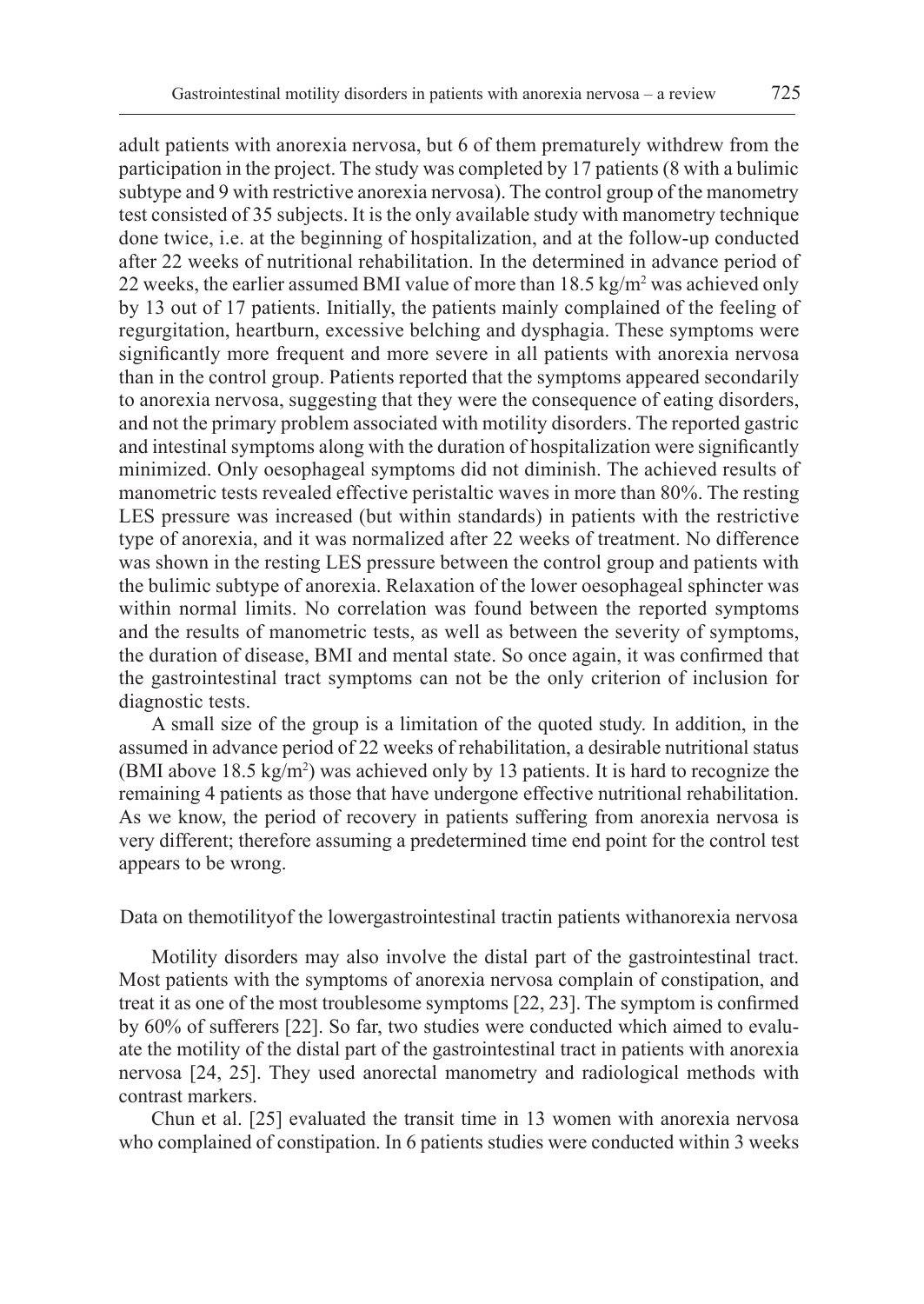of admission to the hospital, in 7, in turn after 3 weeks of nutritional rehabilitation. The extended transit time was observed in 4 out of 6 patients studied during the first 3 weeks of hospitalization and in none of those examined after 3 weeks of treatment. No variations in the manometry test were observed. The exact relationship between results obtained in the research and the persistence of subjective symptoms was not analyzed, although the authors describe in general the persistence of constipation complaints despite normal control test results.

In 67% of patients (8 out of 12) with anorexia, Chiaroni et al. [26] found longer transit time which returned to the normal value after 4 weeks of dietary treatment. Unlike the work described above, this study showed a number of motility disorders within the rectum and anus in patients with anorexia nervosa, which did not change after nutritional rehabilitation. The authors suggest that the weakened anorectal motility may be the cause of constipation, and the abnormal transit time, which returns to the normal value, may result from the improperly balanced diet prior to hospitalization.

The results of both studies described above are divergent in terms of manometric data. They both were carried out in a very small number of patients. In addition, in both designs, all the patients included in the study reported constipation, and as we know merely up to 60% of patients with anorexia nervosa suffer from this complaint [22]. It is not clear whether the study of consecutive patients (also not suffering from constipation) would produce similar results. In addition, the prolonged transit time resulting from the weakening of the propulsive force of the colon, was also observed in women not suffering from anorexia, but using laxatives for a long time. It cannot be excluded that a significant proportion of patients enrolled to the studies applied such a therapy, just because of chronic constipation, and there is no information in the texts on the subject.

#### Recapitulation and conclusions

Currently available studies are not consistent in terms of the results and their interpretation. Most authors believe that motility disorders are secondary to the dramatic dietary restrictions and that they improve after treatment [3, 18, 19, 22]. Some studies suggest, however, that after nutritional rehabilitation only gastric and intestinal symptoms subside, but the oesophageal symptoms persist [3, 21].

There is still no explicitness whether frequent complaints from the gastrointestinal tract have their roots in motility disorders. Most authors point to the lack of correlation between the reported symptoms and the results of diagnostic tests [3, 17, 21]. It is also unclear why the complaints maintain, which is reported in some studies, despite the normalization of the body's nutritional status [3, 22].

More and more attention is paid to the links between the proper functioning of the digestive tract and the action of neurotransmitter systems or receptors of the CNS. Some authors suggest that the improvement of gastric emptying, as well as other abnormalities of the gastrointestinal tract motility may be more related to the improvement of the mental state [26] and the normalization at the level of neurotransmission,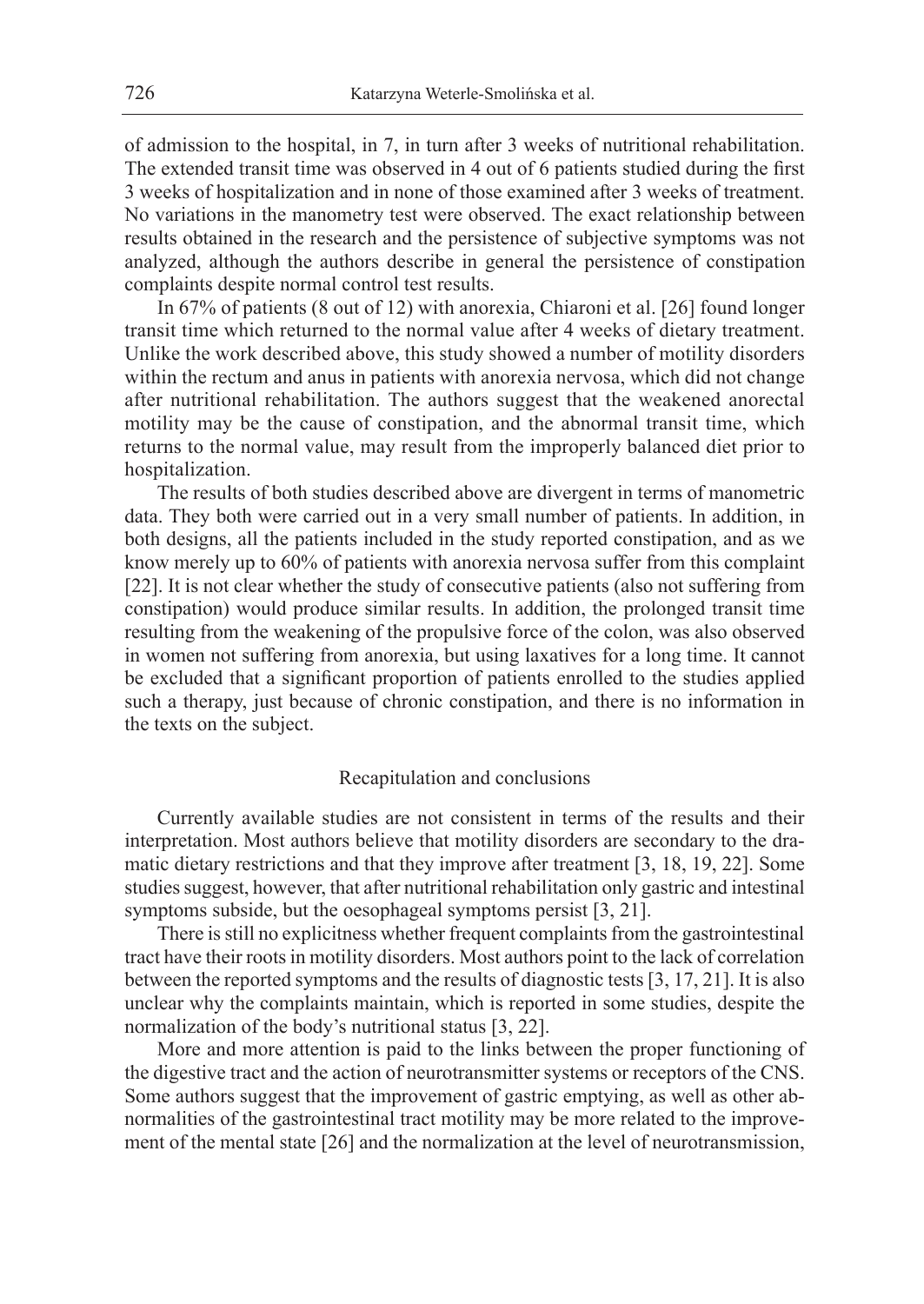rather than the equalization of the body weight [21]. Probably the broad diagnosis of the CNS would provide answers to many unsolved questions. For example, studies in patients suffering from Parkinson's disease showed a relatively high proportion of changes in the UES relaxation, not causing any symptoms in patients and associated with the dysfunction of central motor neurons [27].

In the context of developing techniques and improving equipment, which would be capable of diagnosing gastrointestinal motility disorders, significant differences in the type of test deviations, for instance manometric, seem to be less important. There is still very few data in the literature regarding motility disorders in patients suffering from anorexia nervosa using the most modern equipment. To this day, for example, no studies have been published on the use of pH-impedance technique in patients with anorexia nervosa. Paradoxically, this is currently the most modern testing used in the diagnosis of gastroesophageal reflux. The works, which were cited by our study concerning motility disorders in patients suffering from anorexia nervosa, still do not give a clear answer to the fundamental question – whether motility disorders are primary and are a sort of predisposing factor for eating disorders or result from the long-term dietary restriction leading to the destruction of the body? The answer can only be obtained by performing tests twice i.e. in the state of destruction and after reaching the desirable body weight (control test). The research should be done in a larger group of patients, and additionally include data on symptoms, their severity, time of onset, duration and diet. The lack of reference of the study results available in literature to the clinical practice, and hence no standards of management are a big problem for specialists in the field of psychiatry and gastroenterology.

### **References**

- 1. Jagielska G, Tomaszewicz-Libudzic C, Wiśniewski A. *Zaburzenia odżywiania*. In: Wolańczyk T, Komender J. ed. *Zaburzenia emocjonalne i behawioralne u dzieci*. Warsaw: PZWL Medical Publishing; 2005. p. 259–283.
- 2. Keys A. *The residues of malnutrition and starvation*. Science 1950; 112: 371–373.
- 3. Benini L, Todesco T, Frulloni L, Grave RD, Campagnola P, Agugiaro F. et al. *Esophageal motility and symptoms in restricting and binge-eating/purging anorexia*. Dig. Liver Dis. 2010; 42: 767–772.
- 4. Mulak A. *Patofizjologia zaburzeń czynnościowych układu pokarmowego*. In: Paradowski L. *Zaburzenia czynnościowe przewodu pokarmowego*. Second edition. Wroclaw: Cornetis; 2012. p. 11–30.
- 5. Black PH. *Stress and the inflammatory response: a review of neurogenic inflammation*. Brain Behav. Immun. 2002; 16: 622–653.
- 6. Rhee SH, Pothoulakis C, Mayer EA. *Principles and clinical implications of the brain gutenteric microbiota axis*. Nat. Rev. Gastroenterol. Hepatol. 2009; 6: 306–314.
- 7. Jones MP, Dilley JB, Drossman D, Crowell MD. *Brain-gut connections in functional GI disorders: anatomic and physiologic relationships*. Neurogastroenterol. Motil. 2006; 18: 91–103.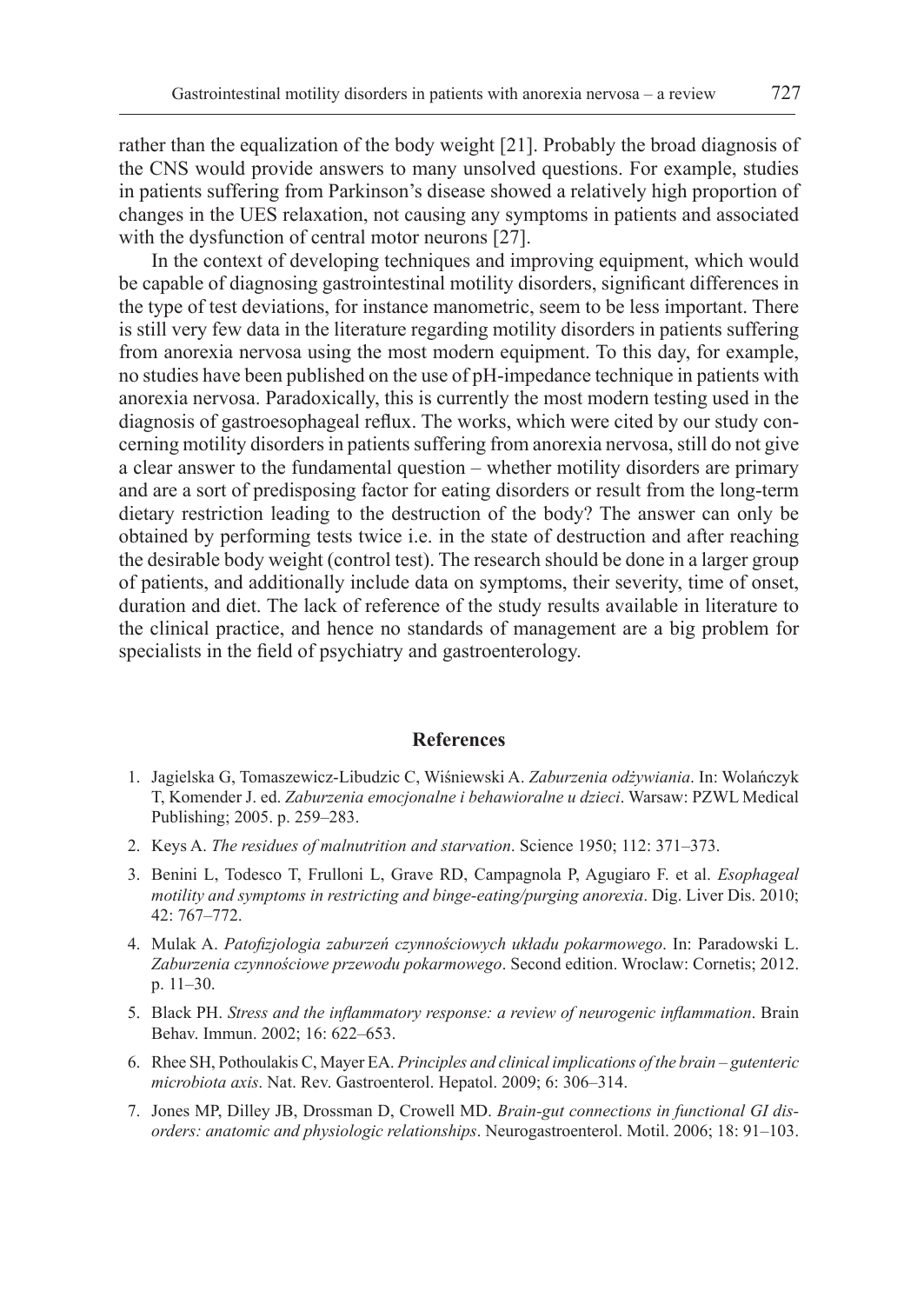- 8. Kellow JE, Azpiroz F, Delvaux M, Gebhart GF, Mertz HR, Quigley EM. et al. *Applied principles of neurogastroenterology: physiology/ motility sensation*. Gastroenterology. 2006; 130: 1412–1420.
- 9. Rajewski A. *Jadłowstręt psychiczny*. In: Pużynski S, Rybakowski J, Wciórka J. ed. *Psychiatria kliniczna*. Vol. 2, second edition. Wroclaw: Elsevier Urban & Partner Publishing House; 2011. p. 481–489.
- 10. Fyderek K*. Zaburzenia czynności przełyku*. In: Ryżko J, Socha J. ed. *Zaburzenia czynnościowe układu pokarmowego u dzieci i młodzieży*. Warsaw: PZWL Medical Publishing; 2004. p. 69–100.
- 11. Stacher G, Kiss A, Wiesnagrotzki S, Bergmann H, Höbart J, Schneider C. *Oesophagal and gastric motility disorders in patients as having primary anorexia nervosa*. Gut 1986; 27: 1120–1126.
- 12. Dubois A, Gross HA, Ebert MH, Castell DO. *Altered gastric emptying and secretion in primary anorexia nervosa*. Gastroenterology 1979; 71: 319–323.
- 13. Docx M, Verbeke A, Simons J, Weyler J, Ramet J, Mertens L. et al. *Delayed gastric emptying*  in anorexic adolescents measured with the 13C octanoic acid breath test. Food Nutr. Sci. 2012; 3: 1043–1047.
- 14. McCallum RW, Grill BB, Lange R, Planky M, Glass EE, Greenfeld DG. *Definition of gastric emptying abnormality in patients with anorexia nervosa*. Dig. Dis. Sci. 1985; 30: 713–722.
- 15. Saleh JW, Lebwohl P. *Metoclopramide induced gastric emptying in patients with anorexia nervosa*. Am. J. Gastroenterol. 1980; 74: 127–132.
- 16. Holt S, Ford MJ, Grant S, Heading RC. *Abnormal gastric emptying in primary anorexia nervosa*. Br. J. Psychiatry 1981; 139: 550–552.
- 17. Hutson WR, Wald A. *Gastric emptying in patients with bulimia nervosa and anorexia nervosa*. Am. J. Gastroenterol. 1990; 85: 41–46.
- 18. Szmukler GI, Young GP, Lichtenstein M, Andrews JT. *A serial study of gastric emptying in anorexia nervosa and bulimia*. Aust. N. Z. J. Med. 1990; 20: 220–225.
- 19. Riguad D, Bedig G, Merrouche M, Vulpillat M, Bonfils S, Apfelbaum M. *Delayed gastric emptying in anorexia nervosa is improved by completion of a renutrition program*. Dig. Dis. Sci. 1988; 33: 919–925.
- 20. Perez M, Coley B, Crandall W, Di Lorenzo C, Bravender T. *Effect of nutritional rehabilitation on gastric motility and somatization in adolescents with anorexia*. J. Pediatr. 2013; 163: 867–872.
- 21. Kwiecień J, Ziora K. *Zaburzenia czynności zwieraczy przełyku jako problem u dziewcząt z jadłowstrętem psychicznym*. Pediatr. Współcz. Gastroenterol. Hepatol. Żywienie Dziecka 2007; 9: 90–93.
- 22. Waldholtz BD, Andersen AE. *Gastrointestinal symptoms in anorexia nervosa. A prospective study*. Gastroenterology 1990; 98: 1415–1419.
- 23. Chami TN, Andersen AE, Crowell MD, Schuster MM, Whitehead WE. *Gastrointestinal symptoms in bulimia nervosa: effects of treatment*. Am. J. Gastroenterol.1995; 90: 88–92.
- 24. Chun AB, Sokol MS, Kaye WH, Hutson WR, Wald A. *Colonic and anorectal function in constipated patients with anorexia nervosa*. Am. J. Gastroenterol. 1997; 92: 1879–1883.
- 25. Chiarioni G, Bassotti G, Monsignori A, Menegotti M, Salandini L, Di Matteo G. et al. *Anorectal dysfunction in constipated women with anorexia nervosa*. Mayo Clin. Proc. 2000; 75(10): 1015–1019.